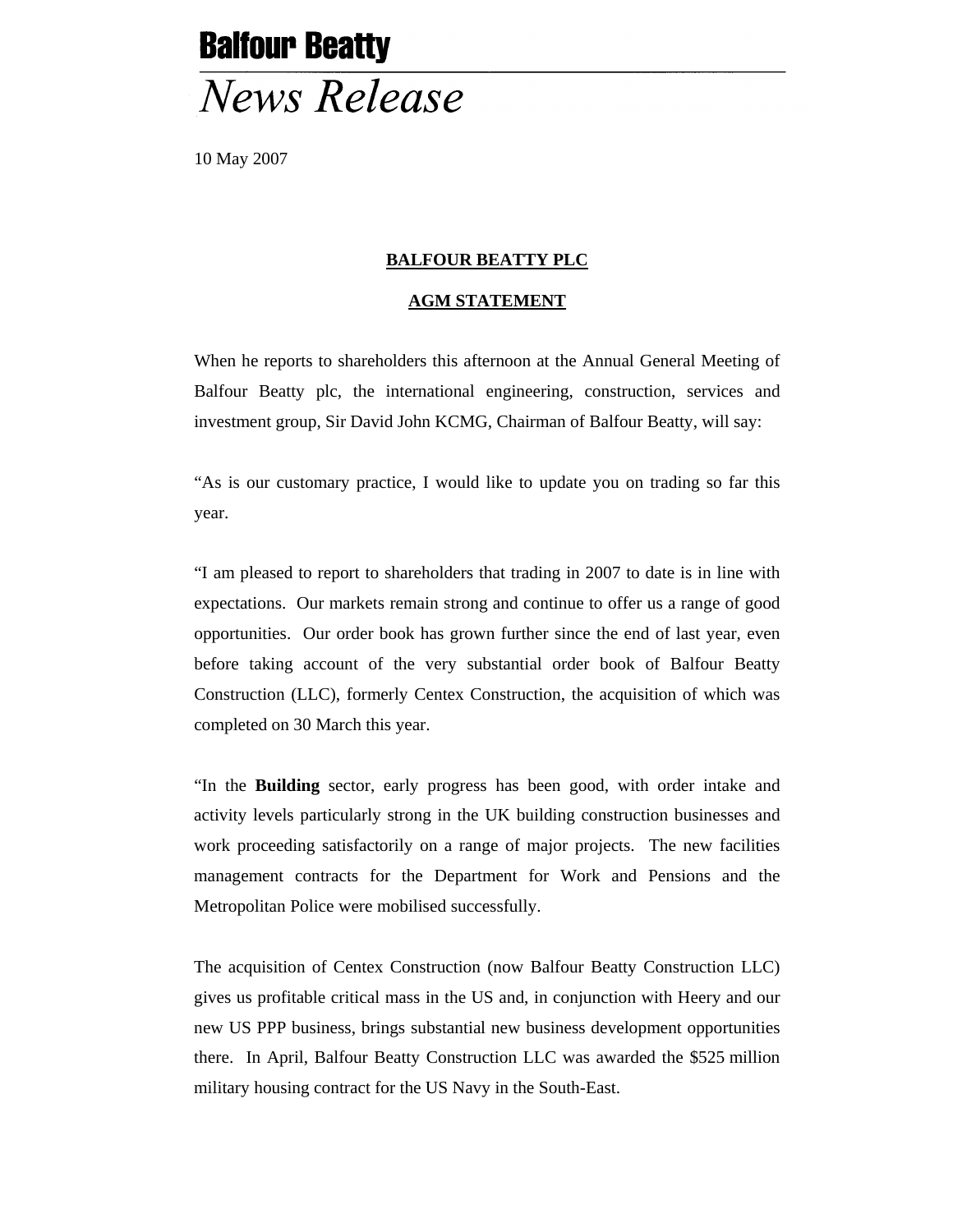"In **Engineering**, progress has been steady. In early March, Balfour Beatty Power Networks secured the five-year £550 million Eastern Overhead Line and Cabling Alliance with National Grid plc and Balfour Beatty Utilities was awarded a major new contract by Yorkshire Water. Performance in the US continued to improve and major new contracts were secured in Texas and California.

"In **Rail**, trading was significantly stronger than in the first half of last year, with an improved performance in the US augmented by some good settlements in the UK. Work on the rail system at Terminal 5, the East London Line and for London Underground progressed satisfactorily. Preferred bidder status has been achieved this week, in joint venture, for the rail systems for the new Gotthard base tunnel, with a value to the company likely to approach  $£200$  million. Fuller details will be announced in due course.

"In **Investments**, performance was as anticipated, affected by significantly increased bid costs as we extend Balfour Beatty Capital's business beyond the UK PPP market in the UK, the US, Germany and Singapore and by the performance of our 20% interest in Metronet, the current position on which was covered in our statement to the market on 18 April of this year.

"The acquisition of Exeter International Airport was completed early in the year. Subsequently, 40% of the equity invested in this asset has been sold to Galaxy, the international transportation equity investment fund, for a cash consideration of £12 million.

"Since the year end, we have been appointed preferred bidder for a £152 million hospital scheme in Fife and have reached financial close on the £36 million Derby Street Lighting concession.

"We have this morning announced an agreement to sell our 24.5% interest in **Devonport Management Ltd** to Babcock International Ltd for a cash consideration of approximately £86 million, as a result of which we will recognise approximately a £50 million exceptional profit in our half-year results. The net impact of the sale will be marginally earnings dilutive.